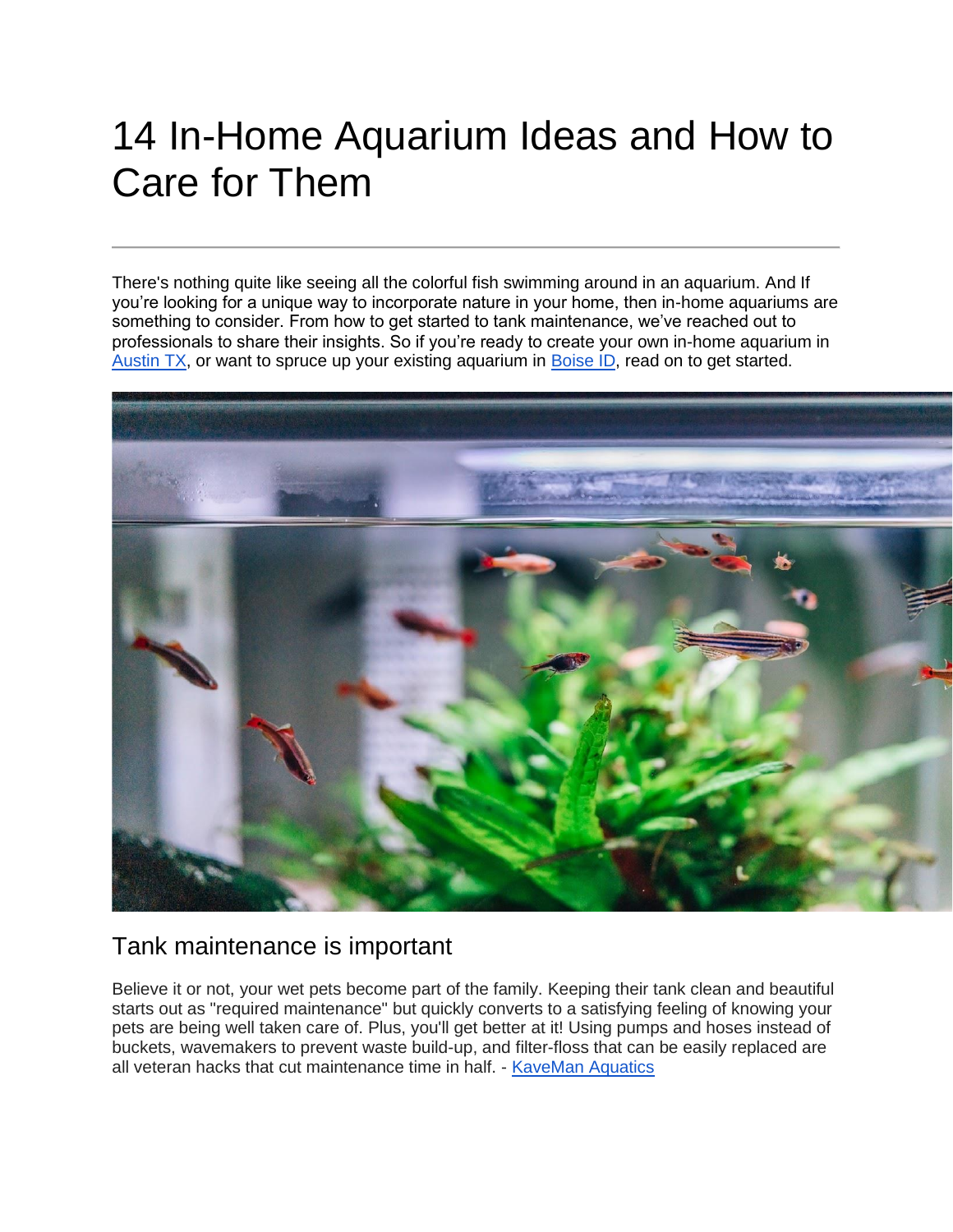# Aquarium essentials

My advice to a new fish-keeper would be to get a tank no smaller than a 10-gallon (bigger is better), use a no maintenance sand substrate of 3-4 inches that is never disturbed, and a Hangon Back (HOB) filter - either Fluval Aquaclear or Seachem Tidal with bio-sponge filter media only. Use living plants, especially fast-growing floating plants to aid in water purification. Select community fish that will not outgrow the tank. Modestly feed a high-quality fish food and perform weekly water changes of approximately 50% as generally speaking, there's no such thing as too much clean, freshwater. - [MJV Aquatics](https://mjvaquatics.com/)

#### All-in-one style aquariums are great to start with

AIO (All-In-One) style aquariums are an excellent option. All the filtration equipment is built-in to help make setup and maintenance super simple. Most AIO-style aquariums can be used for both freshwater and saltwater fish. - [Planet Aquariums](https://www.planetaquariums.com/)

#### Location, location, location

When considering an aquarium for your home one of the biggest decisions you have to make is the placement of the aquarium. Where will it go? It's important on many levels but one of the main reasons is as follows.

You want to place the in-home aquarium where it can be enjoyed by the family and easily accessible. An aquarium that is placed in an inconspicuous area is often overlooked, unmaintained, and usually ends in it being an eye-sore and is promptly decommissioned. Out of sight, out of mind does usually apply to an aquarium. A centrally located aquarium will allow everyone to appreciate it and will also require it to be maintained properly leading to years of learning and enjoyment. - [Reef2Reef](https://www.reef2reef.com/)

# Keep your aquarium simple

When setting up your first in-home aquarium, many beginners like to complicate things. So you need to keep it super simple at first. Here's what I'd do for your first tank;

- Start with a 20-gallon tank, add some gravel, a nice rock, or driftwood. Use a basic LED light, nothing too expensive, and set it on a timer for 8 hours a day.
- Use low-light, water column feeder plants like Java Fern, Anubias, and Bucephalandra.
- Start with guppies.
- The guppies are active, colorful & super hardy. The low-light plants will thrive and keep algae and toxins down as you learn to control your parameters in check.

- [Tropical Fish Care Guides](https://www.tropicalfishcareguides.com/)

#### Freshwater or saltwater in-home aquariums

A thriving in-home aquarium is a token of prestige and adds a sense of tranquility to any living space. When choosing if your family would be best suited for a freshwater aquarium or a saltwater aquarium, it is important to consider a number of factors. For example, consider where you will place the aquarium in your house, what your budget is to start this new hobby, and the regular maintenance needed to keep your aquarium inhabitants thriving. Most importantly, find a local fish store that can walk you through the journey. - [Glass Aquatics](https://www.glassaquaticsonline.com/)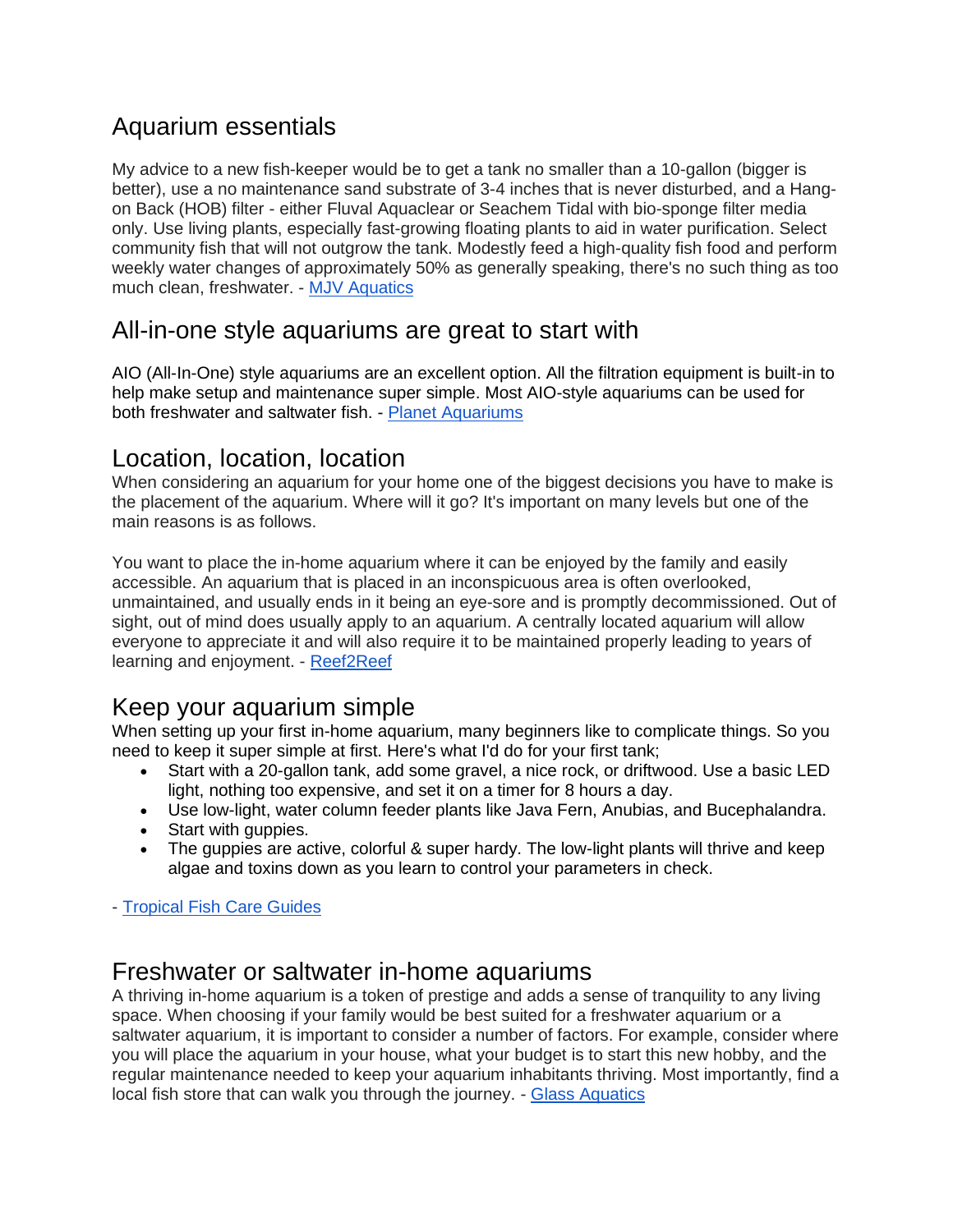## Budget for your tank

Our biggest advice for someone planning a DIY aquarium would be to take whatever size aquarium your budget allows and cut it in half because you're going to end up spending half that budget on quality life support system components (filtration, temp control, and lighting). Lastly, invest in quality equipment. Eventually, components are going to fail. It's inevitable. Paying a little more, in the beginning, could make the difference of that component failing in 6 months or 10 years. - [Aqua FX Aquariums](https://fxaquariums.com/)

## Make it fun and simple

Get a large tank no one will miss, put the right equipment in from the start, stock it with fish that get along, and the tank will draw everyone's attention. Support the fish with nourishing food tailored to them, a natural-looking environment, and tank cleanings and you will have a fun and rewarding experience. - [Oak Park Natural Pet & Fish](https://www.oakparkpet.com/)

#### Create your aquarium as the focal point

An in-home aquarium should be the focal point of the primary gathering space within the home. Naturally inviting from afar, well-executed aquatic art will set the mood and tone through its builtin source of light texture and movement. It's essential when planning a home aquarium to consult with local professionals who can offer more guidance in achieving your underwater ideals. - [Island Fish & Reef](https://www.islandfishandreef.com/)

# Learn about the nitrogen cycle for a healthy tank

While everyone wants to "get to the good stuff" immediately when building a tank (aka the fish!), it is highly recommended you take the time to learn about the nitrogen cycle in an aquarium in order to start a healthy tank. Allow time for the nitrogen cycle to become established before adding additional fish, otherwise, you may lose them. When looking into filtration systems, look for filters with dedicated biofiltration sections, and choose high capacity biofilter media; this allows for more beneficial bacteria to grow, reduces tank maintenance, and provides extra protection in case of an emergency in the tank. - [CerMedia LLC](https://www.cermedia.com/)

# Do your research

The best tip I can give anyone is to know what they are getting into before getting a large aquarium. Research local service company prices if you won't be servicing the tank yourself, and make sure to include that service cost in your budget when deciding on your dream aquarium. Saltwater fish cost significantly more to maintain than freshwater fish, in both time and supplies. So, make sure you ask what the difference in price would be to service each. An expensive fish tank is just a box of dirty water without a proper maintenance schedule. - [Aquarium Network](https://aquariumnetwork.com/)

# Test the tank water before adding the fish

Some of my best tips for a new home aquarium is to always test the aquarium water for the correct parameters before adding the fish. Always trim dead pieces of live plants so the live plants have a better chance of growing sooner. And buy the best lighting set up for the fish tank that you can afford to make your tank really stand out, so you can show it off to your family and friends. - [Which Fish Tank](https://www.whichfishtank.com/)